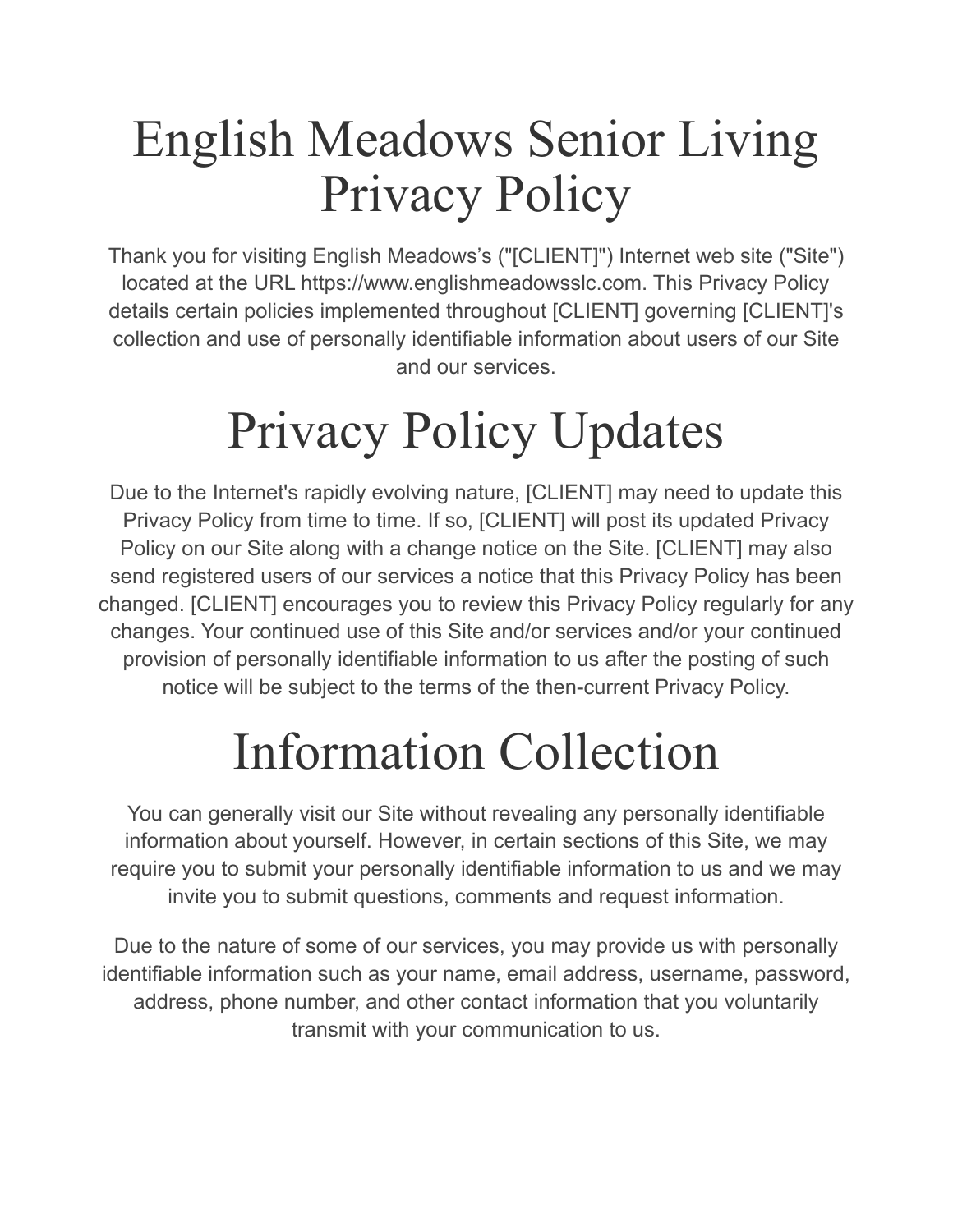## Information Use

We may use your personally identifiable information to deliver our services or information you have requested, verify your authority to enter certain password protected areas of the Site, verify that you are a customer or prospective customer, send you information that you have signed up to receive, notices about our products and/or services that you have used or that may be of interest to you and notices about events, and improve the content and general administration of the Site and our services.

If you are a user of our services, we may use your personally identifiable information to provide the services to you.

## Children's Privacy

[CLIENT] recognizes the privacy interests of children and we encourage parents and guardians to take an active role in their children's online activities and interests. Neither our Site nor our services are intended for children under the age of 13. [CLIENT] does not target its services or this Site to children under 13. [CLIENT] does not knowingly collect personally identifiable information from children under the age of 13.

## Cookies

We use both session ID cookies and persistent cookies. A session ID cookie expires when you close your browser. A persistent cookie remains on your hard drive for an extended period of time. You can remove persistent cookies by following directions provided in your Internet browser's "help" file.

On our Site, we use session cookies to make it easier for you to navigate the Site by remembering your locale preferences and to improve and track the overall Site experience. For our Site, we set a persistent cookie to authenticate your login and authorization to use the services. Persistent cookies enable us to track, store and target the interests of our users to enhance the experience on our Site. If you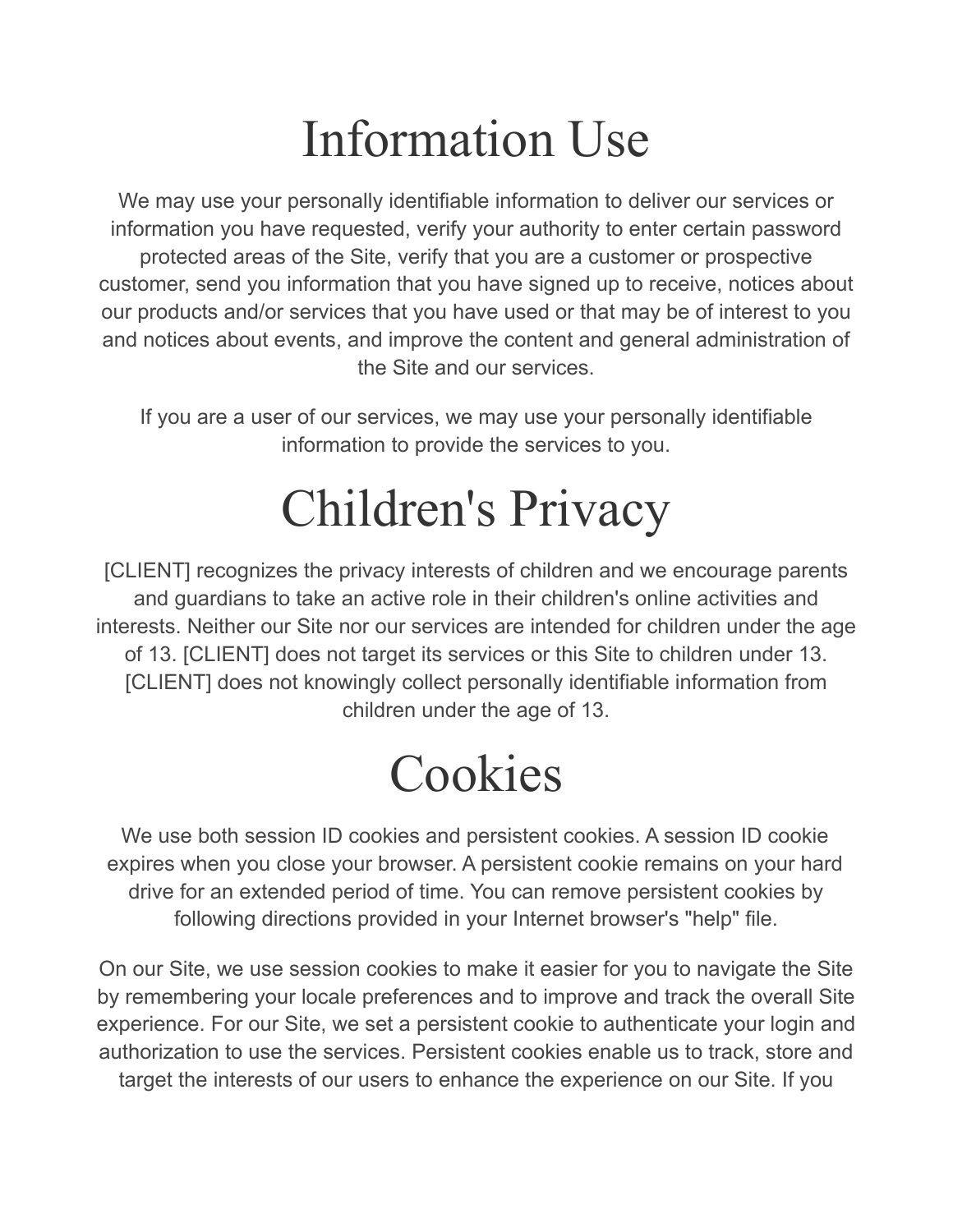reject cookies, you may still use our Site, but your ability to use some areas of our Site may be limited.

## Third Party Analytics Tools

Beyond the personally identifiable information you voluntarily provide to us, [CLIENT] utilizes analytics tools including third party technologies, such as Google Analytics, to collect non-personally identifiable information utilizing cookies. Certain types of information, including geolocation, device type, onsite website usage and behavior, demographic data, and purchase history, is collected and aggregated across [CLIENT] Site users for our analysis and advertising efforts.

[CLIENT] uses Remarketing with Google Analytics and Google Adwords to display relevant advertisements to users who have previously visited our Site. Referred to as remarketing or retargeting, [CLIENT] may utilize previous session information to serve display advertisements to you on the Site and based on such session information Google may set a cookie and serve ads to you on third party websites on the Google Display Network. Third party vendors such as Google may display [CLIENT] ads on websites across the Internet. Aggregated user data may be utilized to create remarketing/retargeting "lists," or groups of users with similar onsite behaviors or demographics.

[CLIENT] also uses Google Display Network Impression Reporting and Google Analytics Demographics and Interest Reporting and Interest-Based Advertising to display advertisements to users based on their inferred interests and demographics. [CLIENT] does not run interest-based advertising campaigns that collect personally identifiable information.

Users may learn more about Google Analytics use of cookies by visiting the Google Privacy and Terms page at http://www.google.com/policies/. You may opt out of being tracked by Google Analytics by i) Turning off cookies in the preferences settings in your browser ii) Downloading the Google Analytics opt-out browser add on available at: https://tools.google.com/dlpage/gaoptout/ iii) Opting out of user interest and demographic categories in the Settings for Google Ads feature to manage or opt out of Google interest based ads at: or iv) Managing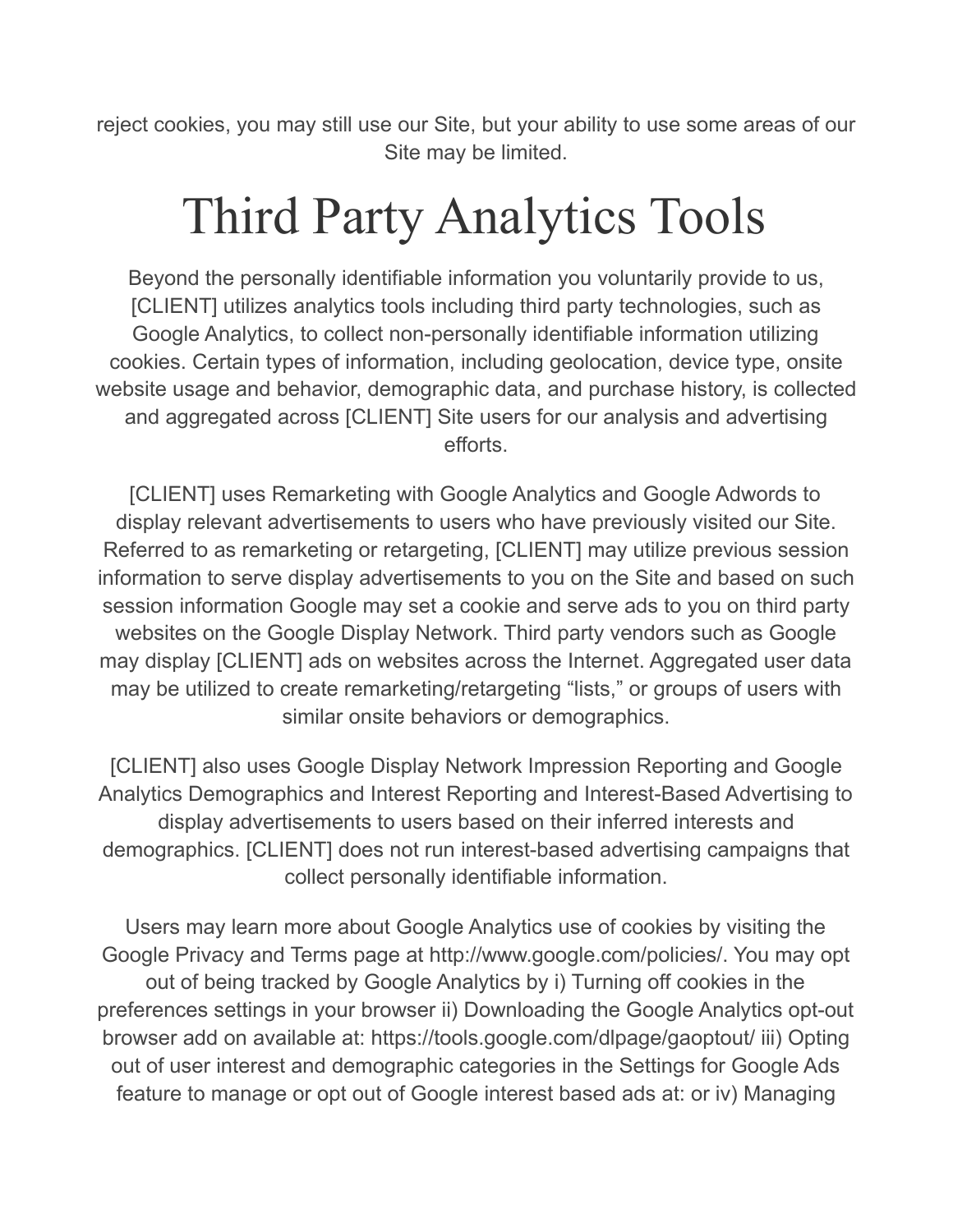cookies used for online advertising across multiple companies at the US-based Network Advertising Initiative at http://www.networkadvertising.org/choices/.

## Aggregate Information

The Site may track the total number of visitors to our Site, the number of visitors to each page of our Site, browser type, IP addresses, External Web Sites (defined below) linked to and other aggregated data collected through our services and we may analyze this data for trends and statistics in the aggregate but such information will be maintained, used and disclosed in aggregate form only and it will not contain personally identifiable information. We may use such aggregate information to analyze trends, administer the Site, track users' movement, and gather broad demographic information for aggregate use.

#### Disclosure of Personally Identifiable Information

We may provide your personally identifiable information and the data generated by cookies and third party analytics tools and the aggregate information to the vendors and service agencies that we may engage to assist us in providing our services to you. For example, we engage with G5 Search Marketing, Inc. to assist us in creating and hosting this Site.

We will disclose your personally identifiable information if we reasonably believe we are required to do so by law, regulation or other government authority or to assist in any investigation, to protect our or our users' rights or to enforce our terms of use. We will not sell your personally identifiable information to any company or organization except we may transfer your personally identifiable information to a successor entity upon a merger, consolidation or other corporate reorganization in which [CLIENT] participates or to a purchaser of all or substantially all of [CLIENT]'s assets to which this Site relates.

## Links to Third Party Sites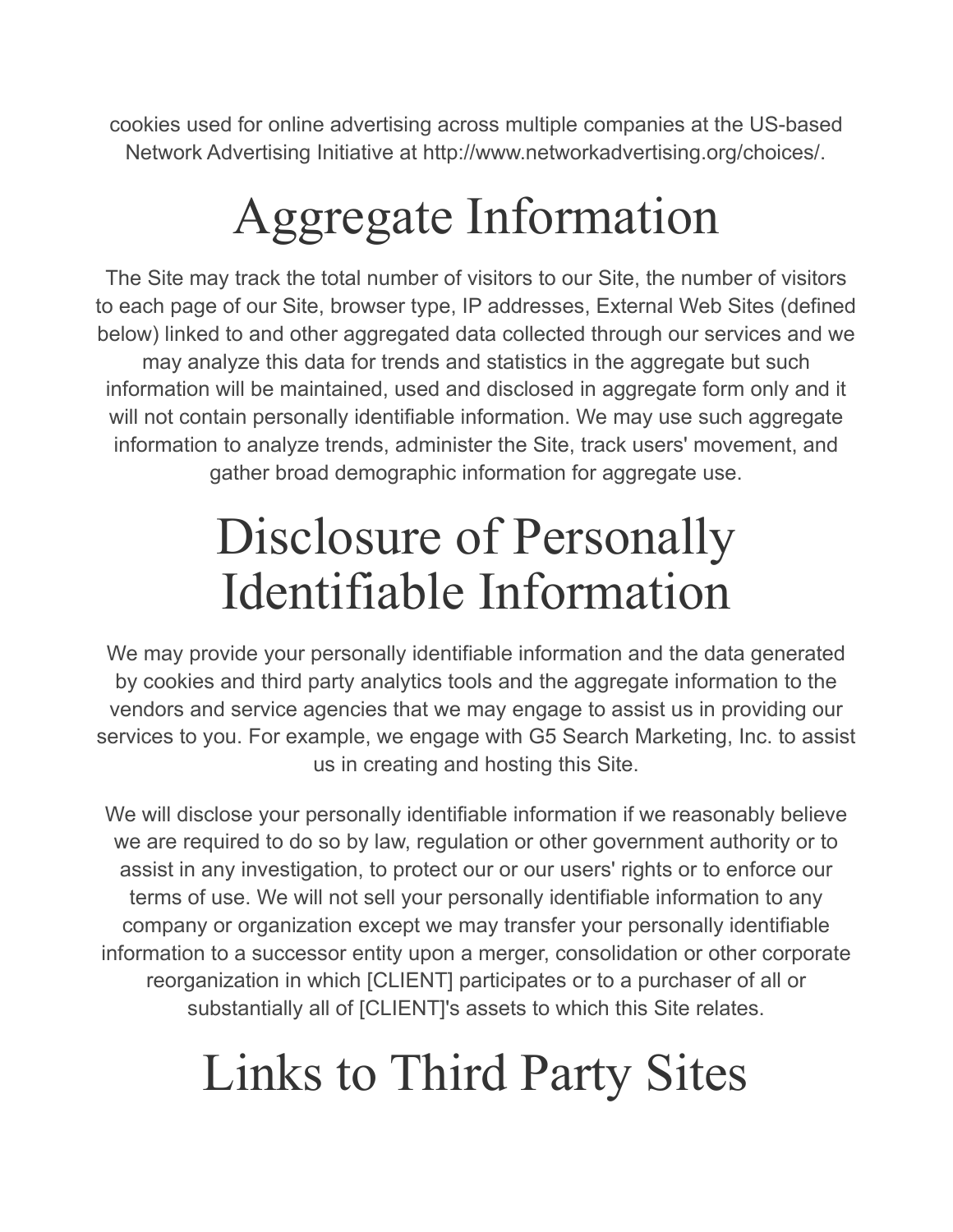The Site may provide links to other Web sites or resources over which [CLIENT] does not have control ("External Web Sites"). Such links do not constitute an endorsement by [CLIENT] of those External Web Sites. You acknowledge that [CLIENT] is providing these links to you only as a convenience, and further agree that [CLIENT] is not responsible for the content of such External Web Sites. Your use of External Web Sites is subject to the terms of use and privacy policies located on the linked to External Web Sites.

## **Security**

We may employ industry standard procedural and technological measures that are reasonably designed to help protect your personally identifiable information from loss, unauthorized access, disclosure, alteration or destruction. [CLIENT] may use, without limitation, firewalls, password protection, secure socket layer, and other security measures to help prevent unauthorized access to your personally identifiable information.

## Notice to European Users

This Site and the services on this Site are targeted for users in the United States of America. Any information you enter on this Site may be transferred outside of the European Union to the United States of America which does not offer an equivalent level of protection to that required in the European Union. In particular, you are advised that the United States of America uses a sectoral model of privacy protection that relies on a mix of legislation, governmental regulation, and self-regulation. Article 26 of the European Union's Data Protection Directive (Directive 95/46/EC, 1995 O.J. (L 281) 31) allows for transfer of personal data from the European Union to a third country if the individual has unambiguously given his consent to the transfer of personal information, regardless of the third country's level of protection. By using this Site or the services, you consent to the transfer of all such information to the United States of America which may not offer an equivalent level of protection to that required in the European Union and to the processing of that information by [CLIENT] on its servers located in the United States of America as described in this Privacy Policy.